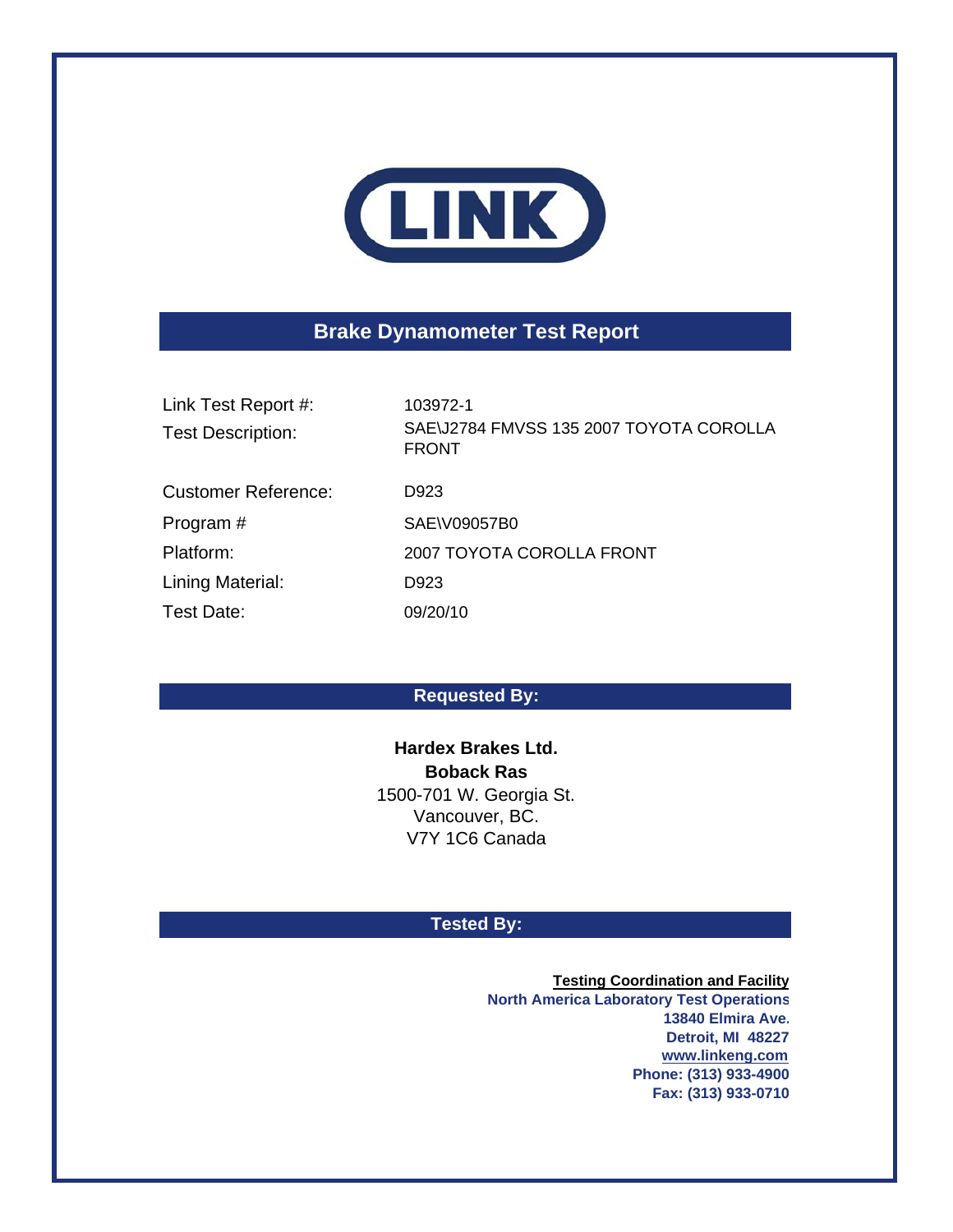

## **2007 TOYOTA COROLLA FRONT SAE\J2784 FMVSS 135**

| <b>Test Information</b> |  |
|-------------------------|--|
|                         |  |

| ו סאו וווטוווומנוטוו<br><b>Customer Name</b><br>Requestor<br><b>Test Procedure</b><br>Program Number<br><b>Test Coordinator</b><br>Technician<br>Dynamometer<br>Datalog, Template version<br><b>Setup Details</b><br><b>Fixture Identification</b><br><b>Fixture Design</b>                                                                     | Parts received, start and end dates | 2.82, 1.30<br>083767-1                                                                                                 | Hardex Brakes Tld.<br><b>Boback Ras</b><br>SAE\J2784 FMVSS 135<br>SAE\V09057B0<br>KLEM, KELLY<br>19 - Model 2471<br>N/A, 09/20/10 - 09/21/10<br><b>L1-KNUCKLE</b> |                                                          |             |           |
|-------------------------------------------------------------------------------------------------------------------------------------------------------------------------------------------------------------------------------------------------------------------------------------------------------------------------------------------------|-------------------------------------|------------------------------------------------------------------------------------------------------------------------|-------------------------------------------------------------------------------------------------------------------------------------------------------------------|----------------------------------------------------------|-------------|-----------|
| Drive adapter method<br><b>Dynamometer Information</b><br><b>Rolling Radius</b><br>Gross Axle Weight<br>Required Wheel Load<br><b>Actual Wheel Load</b><br>Required Inertia<br><b>Actual Inertia</b>                                                                                                                                            |                                     | N/A<br>307.5 mm<br>850.5 kg<br>707.6 kg<br>707.6 kg<br>66.9 kg m <sup>2</sup><br>66.9 kg·m <sup>2</sup>                |                                                                                                                                                                   | [GVWR]<br>[Inertia values vary by section per SAE J2784] |             |           |
| <b>Brake Information</b><br><b>Brake Platform</b><br><b>Brake Type</b><br><b>Brake Size</b><br><b>Brake ID Number</b><br>Drum/Rotor Type<br>Drum/Rotor Finish<br>Pri/Lead/Inner Lining<br>Sec/Trail/Outer Lining<br>Orientation<br><b>Effective Radius</b><br>Number of Pistons/Cyls<br><b>Coefficient Multiplier</b><br><b>Piston Diameter</b> |                                     | <b>Disc</b><br>N/A<br><b>VENTED</b><br><b>NEW</b><br>D923<br>D923<br><b>LEFT</b><br>108.5 mm<br>1<br>0.0201<br>54.0 mm | 43512-02111                                                                                                                                                       | 2007 TOYOTA COROLLA FRONT                                |             |           |
| <b>Comments:</b>                                                                                                                                                                                                                                                                                                                                |                                     |                                                                                                                        |                                                                                                                                                                   |                                                          |             |           |
| Processed by:                                                                                                                                                                                                                                                                                                                                   | Kelly Klew<br>(313) 933-4900        | <b>Title</b>                                                                                                           | <b>Test Engineer</b>                                                                                                                                              |                                                          | <b>Date</b> | 9/21/2010 |
| <b>Reviewed by:</b>                                                                                                                                                                                                                                                                                                                             | Kelly Klew<br>$(313)$ 933-4900      | <b>Title</b>                                                                                                           | <b>Test Engineer</b>                                                                                                                                              |                                                          | Date        | 9/21/2010 |

Data applicable to the materials tested. Report can be copied in full.

Bilateral uncertainty of measurements 0.63% of FS. Coverage factor of 2. Confidence of 95%. Details available upon request.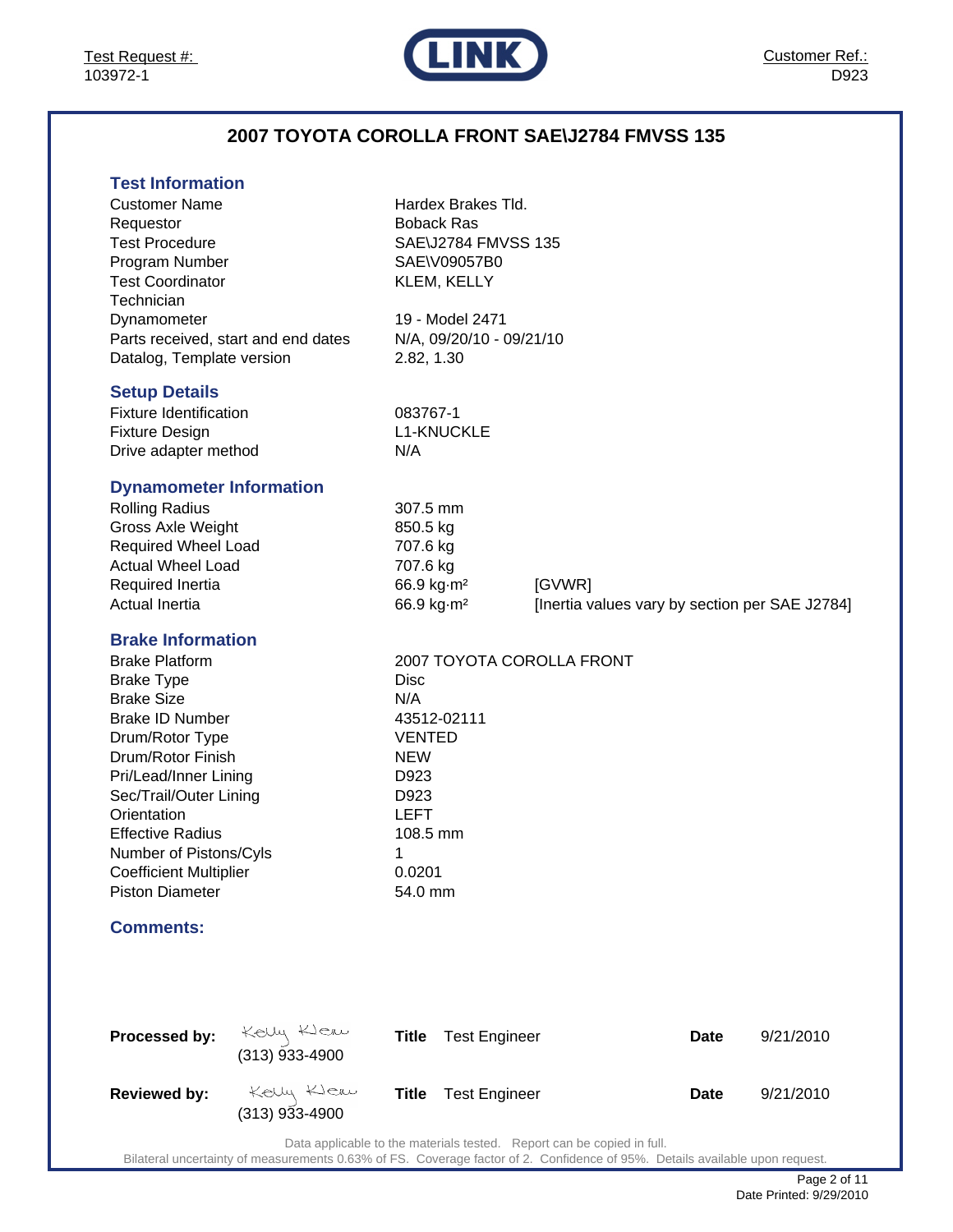

#### Table 2 - Service brakes test procedure

|                |                                                                 | Inertia Level                      | <b>Braking Speed</b>                     | <b>Brake Application</b>                               | Pressure Apply |                               | Decel Level                    | # of Stops/             |
|----------------|-----------------------------------------------------------------|------------------------------------|------------------------------------------|--------------------------------------------------------|----------------|-------------------------------|--------------------------------|-------------------------|
| Section Number |                                                                 | [Equation from                     | [km/h]                                   | Control (IBT, Cycle<br>Time, or Distance)              |                | Rate [kPa/sec] Pressure Limit | [g]                            | Snubs                   |
|                | FMVSS 135 Reference                                             | Table 1]                           |                                          |                                                        |                | [kPa]                         |                                |                         |
| 10             | 7.1 Burnish at GVWR                                             | Eq. 4 or 5                         | 80                                       | $IBT = 100 °C$                                         | 20 000         | P <sub>500N</sub> operational | 0.31                           | 200                     |
|                |                                                                 |                                    |                                          |                                                        |                |                               |                                |                         |
| 20             | 7.4 (1) 3 500 kPa Adhesion Utilization                          | Eq. 4 or 5                         | 50                                       | IBT = 65 °C first, then<br>100 °C                      | 700-2000       | 3500 kPa                      | $\overline{\phantom{0}}$       | 3                       |
| 30             | <b>Ramps at GVWR</b><br>7.4 (2) 12 000 kPa Adhesion Utilization | Eq. 4 or 5                         | 100                                      | IBT = 65 °C first, then                                | 5000           | 12 000 kPa                    | $\overline{\phantom{0}}$       | $\mathbf 3$             |
|                | Ramps at GVWR                                                   |                                    |                                          | 100 °C                                                 |                |                               |                                |                         |
| 40             | 7.5 Cold Effectiveness at GVWR                                  | Eq. 4 or 5                         | 100                                      | $IBT = 100 °C$                                         | 20 000         | P <sub>500N</sub> operational | 0.9                            | 6                       |
| 50             |                                                                 |                                    | 160                                      | $IBT = 100 °C$                                         | 20 000         |                               | 0.8                            | 6                       |
|                | 7.6 High Speed Effectiveness at GVWR                            | Eq. 4 or 5                         | (80% V <sub>max</sub> for                |                                                        |                | P <sub>500N</sub> operational |                                |                         |
|                |                                                                 |                                    | $V_{\text{max}}$ <                       |                                                        |                |                               |                                |                         |
| 60             | 7.5 Cold Effectiveness at LLVW                                  | Eq. 6 or 7                         | 200 km/h)<br>100                         | $IBT = 100 °C$                                         | 20 000         |                               | 0.9                            | 6                       |
|                |                                                                 |                                    |                                          |                                                        |                | P <sub>500N</sub> operational |                                |                         |
| 70             | 7.6 High Speed Effectiveness at LLVW                            | Eq. 6 or 7                         | 160                                      | $IBT = 100 °C$                                         | 20 000         | P <sub>500N</sub> operational | 0.8                            | 6                       |
|                |                                                                 |                                    | $\sqrt{80\% \text{ V}_{\text{max}}}$ for |                                                        |                |                               |                                |                         |
|                |                                                                 |                                    | $V_{\text{max}}$ <<br>200 km/h)          |                                                        |                |                               |                                |                         |
| 80             | 7.8 Failed Antilock System at LLVW                              | Eq. 6 or 7                         | 100                                      | $IBT = 100 °C$                                         | 20 000         | P <sub>500N</sub> operational | 0.6                            | 6                       |
|                |                                                                 |                                    |                                          |                                                        |                |                               |                                |                         |
| 90.a           |                                                                 | Eq. 9 for front-to-                | 100                                      | $IBT = 100 °C$                                         | 20 000         | P <sub>500N</sub> operational | 0.7                            | $\overline{4}$          |
|                |                                                                 | rear split                         |                                          |                                                        |                |                               | front-                         |                         |
|                | 7.10 Hydraulic Circuit Failure at LLVW for<br>front brakes      |                                    |                                          |                                                        |                |                               | to-rear split                  |                         |
|                |                                                                 | Eq. 12 or 13 for<br>diagonal split |                                          |                                                        |                |                               | 0.45                           |                         |
|                |                                                                 |                                    |                                          |                                                        |                |                               | diagonal split                 |                         |
| 90.b           |                                                                 | Eq. 9 for front-to-                | 100                                      | $IBT = 100 °C$                                         | 20 000         | P500N operational             | 0.35                           | $\overline{\mathbf{4}}$ |
|                |                                                                 | rear split                         |                                          |                                                        |                |                               | front-                         |                         |
|                | 7.10 Hydraulic Circuit Failure at LLVW for<br>rear brakes       |                                    |                                          |                                                        |                |                               | to-rear split                  |                         |
|                |                                                                 | Eq. 12 or 13 for<br>diagonal split |                                          |                                                        |                |                               | 0.45                           |                         |
|                |                                                                 |                                    |                                          |                                                        |                |                               | diagonal split                 |                         |
| 100.a          |                                                                 | Eq. 8 for front-to-                | 100                                      | $IBT = 100 °C$                                         | 20 000         | P <sub>500N</sub> operational | 0.60 front-                    | $\overline{\mathbf{4}}$ |
|                | 7.10 Hydraulic Circuit Failure at GVWR for                      | rear split                         |                                          |                                                        |                |                               | to-rear split                  |                         |
|                | front brakes                                                    | Eq. 10 or 11 for                   |                                          |                                                        |                |                               | 0.40 diagonal                  |                         |
|                |                                                                 | diagonal split                     |                                          |                                                        |                |                               | split                          |                         |
| 100.b          | 7.10 Hydraulic Circuit Failure at GVWR for                      | Eq. 8 for front-to-<br>rear split  | 100                                      | $IBT = 100 °C$                                         | 20 000         | P <sub>500N</sub> operational | 0.40 front-                    | $\overline{\mathbf{4}}$ |
|                | rear brakes                                                     | Eq. 10 or 11 for                   |                                          |                                                        |                |                               | to-rear split<br>0.40 diagonal |                         |
|                |                                                                 | diagonal split                     |                                          |                                                        |                |                               | split                          |                         |
| 110            | 7.8 Failed Antilock System at GVWR                              | Eq. 4 or 5                         | 100                                      | $IBT = 100 °C$                                         | 20 000         | P500N operational             | 0.6                            | 6                       |
| 120            | Cool Down at GVWR                                               | Eq. 4 or 5                         | $\sqrt{5}$                               | Until 5 °C above                                       |                | $\qquad \qquad$               | $\overline{\phantom{0}}$       |                         |
|                |                                                                 |                                    |                                          | cooling air temp                                       |                |                               |                                |                         |
| 130            | Warm Up at GVWR                                                 | Eq. 4 or 5                         | 50                                       | Until 65° at 60<br>seconds cycle time                  | 20 000         | P500N operational             | 0.31                           | As needed               |
| 140            | 7.11 Failed Power-Brake Unit at GVWR                            | Eq. 4 or 5                         | 100                                      | IBT = 65 °C first, then                                | 20 000         | $p_{500N\,deepleted}$         |                                | 6                       |
|                |                                                                 |                                    |                                          | 100 °C                                                 |                |                               |                                |                         |
| 150            | 7.12 Parking Brake forward                                      | $\overline{\phantom{0}}$           |                                          | Reserved for rear brakes; See appendix A               |                |                               |                                |                         |
| 155            | 7.12 Parking Brake reverse                                      |                                    |                                          | Reserved for rear brakes; See appendix A               |                |                               |                                |                         |
| 160            | 7.13 Heating Snubs at GVWR                                      | Eq. 4 or 5                         | 120-60                                   | IBT = 55 °C first, then<br>cycle time of 45<br>seconds | 20 000         | P <sub>500N</sub> operational | 0.31                           | 15                      |
| 170            | 7.14-1 First Hot Stop at GVWR                                   | Eq. 4 or 5                         | 100                                      | 20 seconds after the                                   | 20 000         | Pbest cold effect             |                                | $\mathbf{1}$            |
|                |                                                                 |                                    |                                          | end of the last snub<br>from section 160               |                |                               |                                |                         |
| 180            | 7.14-2 Second Hot Stop at GVWR                                  | Eq. 4 or 5                         | 100                                      | 20 seconds after the                                   | 20 000         | P <sub>500N</sub> operational | 0.9                            | $\mathbf{1}$            |
|                |                                                                 |                                    |                                          | end of section 170                                     |                |                               |                                |                         |
| 190            | 7.15 Brake Cooling Stops at GVWR                                | Eq. 4 or 5                         | 50                                       | Cycle distance =<br>1.5 km after the end of            | 20 000         | P <sub>500N</sub> operational | 0.31                           | $\overline{4}$          |
|                |                                                                 |                                    |                                          | section 180                                            |                |                               |                                |                         |
| 200            | 7.16 Recovery Performance at GVWR                               | Eq. 4 or 5                         | 100                                      | $C$ ycle distance =<br>1.5 km after the start          | 20 000         | Pbest cold effect             |                                | $\mathbf{1}$            |
|                |                                                                 |                                    |                                          | last stop of section                                   |                |                               |                                |                         |
|                |                                                                 |                                    |                                          | 190<br>20 seconds after the                            |                |                               |                                | $\mathbf{1}$            |
|                |                                                                 |                                    |                                          | end of stop 1 of this                                  |                |                               |                                |                         |
| 210            | 7.17 Final Inspection                                           |                                    |                                          | section<br>Perform final inspection and measurements   |                |                               |                                |                         |
|                |                                                                 |                                    |                                          |                                                        |                |                               |                                |                         |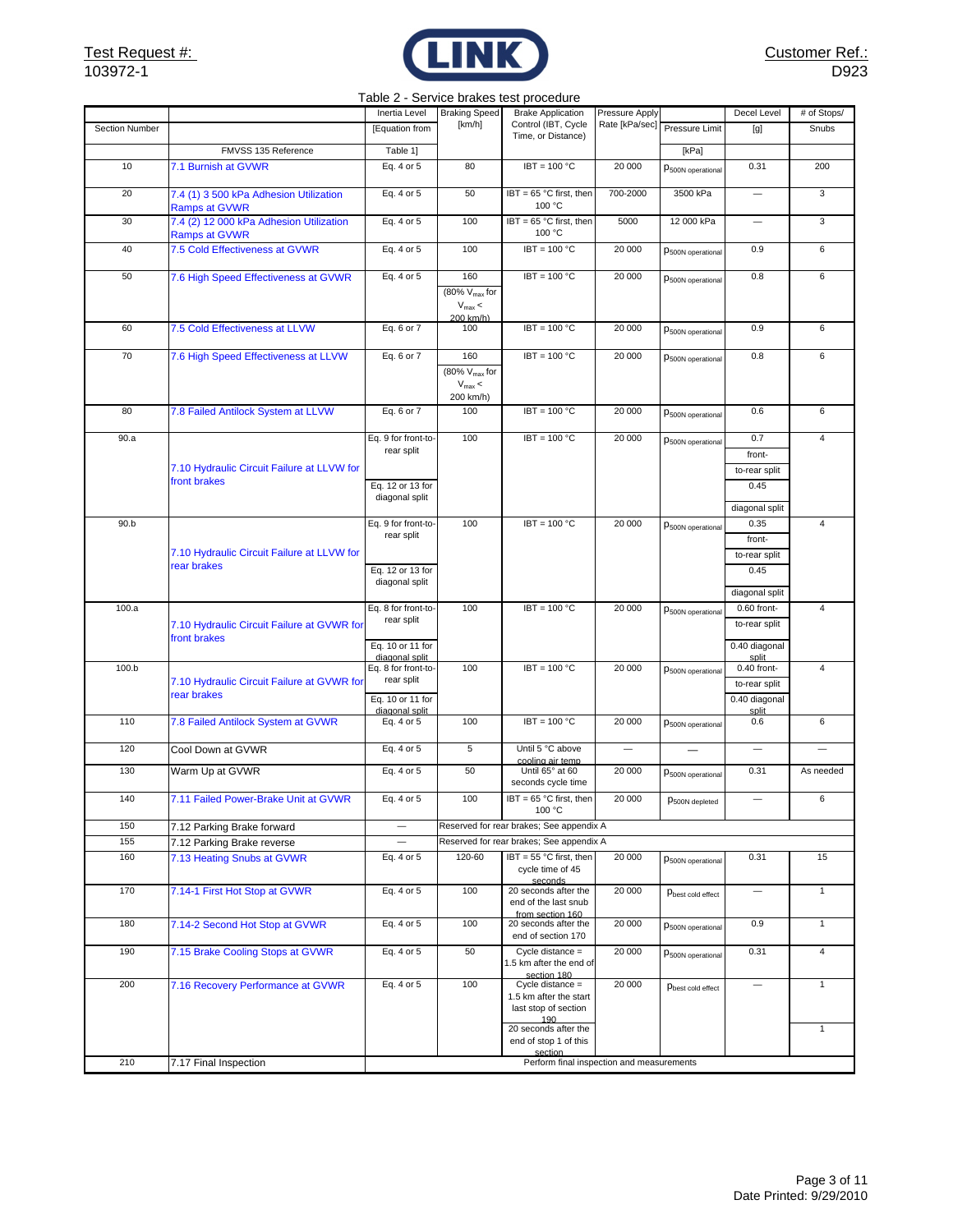

#### **EFFECTIVENESS SUMMARY**

 $\mu$  (average by distance)

| <b>Section</b>                                        | minimum | average | maximum | % of Section<br><b>7.5 GVWR</b> |
|-------------------------------------------------------|---------|---------|---------|---------------------------------|
| 7.5 Cold Effectiveness at GVWR                        | 0.45    | 0.45    | 0.46    | 100%                            |
| 7.6 High Speed Effectiveness at GVWR                  | 0.26    | 0.28    | 0.31    | 63%                             |
| 7.5 Cold Effectiveness at LLVW                        | 0.42    | 0.44    | 0.45    | 97%                             |
| 7.6 High Speed Effectiveness at LLVW                  | 0.25    | 0.28    | 0.30    | 62%                             |
| 7.10 Hydraulic Circuit Failure at LLVW Diagonal Split | 0.31    | 0.33    | 0.34    | 73%                             |
| 7.10 Hydraulic Circuit Failure at GVWR Diagonal Split | 0.26    | 0.27    | 0.27    | 59%                             |
| 7.11 Failed Power-Brake Unit at GVWR                  | 0.39    | 0.45    | 0.48    | 99%                             |
| 7.13 Heating Snubs at GVWR                            | 0.22    | 0.27    | 0.38    | 60%                             |
| 7.14-1 First Hot Stop at GVWR                         |         | 0.20    |         | 43%                             |
| 7.14-2 Second Hot Stop at GVWR                        |         | 0.20    |         | 44%                             |
| 7.16 Recovery Performance at GVWR                     | 0.34    | 0.37    | 0.41    | 83%                             |

#### **DECELERATION SUMMARY**

| <b>Section</b>                                        | Setpoint<br>(g/kPa) | Highest<br>Level<br>attained<br>(g) | Pressure<br>@ Highest<br>Level<br>(kPa) | <b>Pressure Limit</b><br>(kPa) |
|-------------------------------------------------------|---------------------|-------------------------------------|-----------------------------------------|--------------------------------|
| 7.5 Cold Effectiveness at GVWR                        | 0.90                | 0.98                                | 7,559                                   | 10,600                         |
| 7.6 High Speed Effectiveness at GVWR                  | 0.80                | 0.80                                | 9,611                                   | 10,600                         |
| 7.5 Cold Effectiveness at LLVW                        | 0.90                | 0.96                                | 7,567                                   | 10,600                         |
| 7.6 High Speed Effectiveness at LLVW                  | 0.80                | 0.80                                | 9,312                                   | 10,600                         |
| 7.10 Hydraulic Circuit Failure at LLVW Diagonal Split | 0.45                | 0.45                                | 9,611                                   | 10,600                         |
| 7.10 Hydraulic Circuit Failure at GVWR Diagonal Split | 0.40                | 0.33                                | 10,514                                  | 10,600                         |
| 7.11 Failed Power-Brake Unit at GVWR                  | 3,300               | 0.39                                | 3,240                                   | 3,300                          |
| 7.13 Heating Snubs at GVWR                            | 0.31                | 0.31                                | 3,553                                   | 10,600                         |
| 7.14-1 First Hot Stop at GVWR                         | 7,551               | 0.38                                | 7,491                                   | 7,551                          |
| 7.14-2 Second Hot Stop at GVWR                        | 0.90                | 0.54                                | 10,496                                  | 10,600                         |
| 7.16 Recovery Performance at GVWR                     | 7,551               | 0.92                                | 7,451                                   | 10,600                         |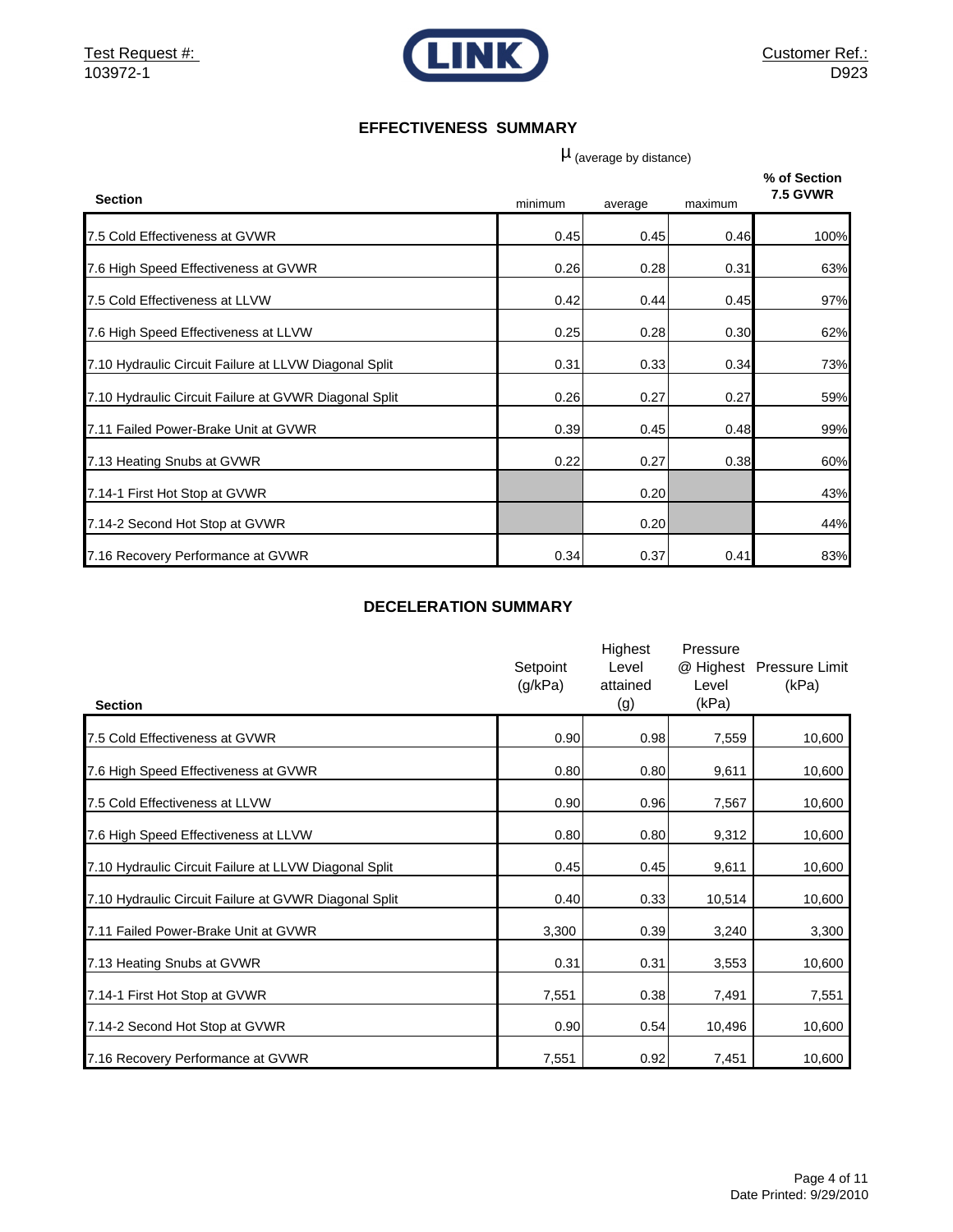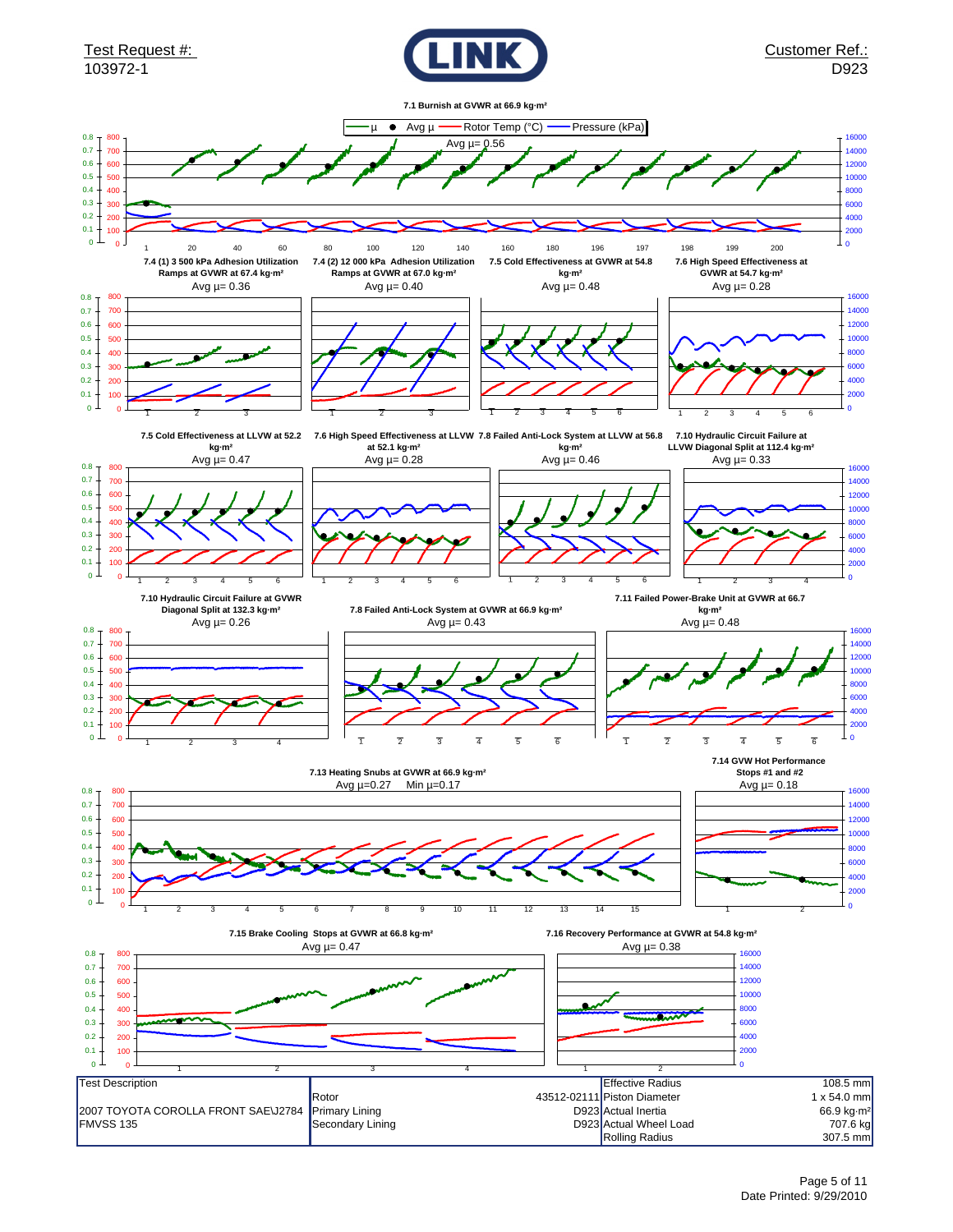

|            | Brake<br>Speed                                        | Release<br>Speed | Cycle<br>Time  | Decel<br>Torque | Min<br>Torque | Avg<br>Torque<br>Dist | Max<br>Torque | Min<br>Press | Avg<br>Pres<br>Dist | Max<br>Press | Init<br>μ    | Avg<br>μ<br>Dist | Final<br>μ   | Max<br>Fluid<br>Disp | Init<br>Rotor | Final<br>Rotor | Init<br>InPad | Final<br>InPad | Init<br>OutPad OutPad | Final    |
|------------|-------------------------------------------------------|------------------|----------------|-----------------|---------------|-----------------------|---------------|--------------|---------------------|--------------|--------------|------------------|--------------|----------------------|---------------|----------------|---------------|----------------|-----------------------|----------|
| Stop       | kph                                                   | kph              | sec            | g               | $N^*m$        | $N^*m$                | N*m           | kPa          | kPa                 | kPa          |              |                  |              | cm <sup>3</sup>      | °C            | °C             | °C            | $^{\circ}C$    | $^{\circ}{\rm C}$     | °C       |
|            |                                                       |                  |                |                 |               |                       |               |              |                     |              |              |                  |              |                      |               |                |               |                |                       |          |
|            | 7.1 Burnish at GVWR at 66.9 kg-m <sup>2</sup><br>79.9 | 3.5              | 11.7           | 0.31            | 603           | 664                   | 723           | 4068         | 4388                | 5381         | 0.28         | 0.31             | 0.28         | 0.00                 | 93            | 173            | 25            | 25             | 27                    | 26       |
| 5          | 79.9                                                  | 3.5              | 149.8          | 0.31            | 599           | 668                   | 775           | 2584         | 2864                | 4045         | 0.42         | 0.48             | 0.42         | 0.00                 | 101           | 182            | 26            | 25             | 26                    | 26       |
| 10         | 80.0                                                  | 3.5              | 151.5          | 0.31            | 616           | 670                   | 780           | 2007         | 2307                | 3588         | 0.50         | 0.60             | 0.56         | 0.00                 | 100           | 184            | 25            | 25             | 25                    | 26       |
| 15         | 79.9                                                  | 3.5              | 154.8          | 0.31            | 622           | 671                   | 808           | 1884         | 2264                | 3608         | 0.52         | 0.61             | 0.65         | 0.00                 | 100           | 188            | 25            | 25             | 26                    | 26       |
| 20         | 79.9                                                  | 3.5              | 158.8          | 0.31            | 620           | 671                   | 801           | 1888         | 2310                | 3653         | 0.52         | 0.60             | 0.66         | 0.00                 | 101           | 171            | 24            | 25             | 26                    | 25       |
| 25         | 79.9                                                  | 3.5              | 160.1          | 0.31            | 619           | 673                   | 797           | 1852         | 2319                | 3642         | 0.50         | 0.60             | 0.70         | 0.00                 | 101           | 186            | 25            | 25             | 25                    | 25       |
| 30         | 79.9                                                  | 3.5              | 157.1          | 0.31            | 632           | 672                   | 771           | 1798         | 2354                | 3587         | 0.49         | 0.59             | 0.72         | 0.00                 | 99            | 165            | 25            | 25             | 25                    | 25       |
| 35         | 79.9                                                  | 3.5              | 157.0          | 0.31            | 627           | 675                   | 784           | 1796         | 2385                | 3727         | 0.47         | 0.58             | 0.74         | 0.00                 | 99            | 182            | 26            | 25             | 25                    | 25       |
| 40         | 79.9                                                  | 3.5              | 156.8          | 0.31            | 620           | 673                   | 803           | 1791         | 2420                | 3778         | 0.48         | 0.57             | 0.73         | 0.00                 | 100           | 181            | 26            | 26             | 25                    | 27       |
| 45         | 79.9                                                  | 3.5              | 156.9          | 0.31            | 628           | 674                   | 798           | 1787         | 2460                | 3804         | 0.48         | 0.56             | 0.73         | 0.00                 | 100           | 174            | 25            | 25             | 25                    | 26       |
| 50         | 80.0                                                  | 3.5              | 156.8          | 0.31            | 632           | 675                   | 754           | 1791         | 2493                | 3705         | 0.45         | 0.55             | 0.76         | 0.00                 | 100           | 184            | 25            | 26             | 25                    | 26       |
| 55         | 79.9                                                  | 3.5              | 156.3          | 0.31            | 621           | 673                   | 772           | 1852         | 2509                | 3777         | 0.48         | 0.55             | 0.73         | 0.00                 | 100           | 185            | 26            | 25             | 25                    | 25       |
| 60         | 79.9                                                  | 3.5              | 157.4          | 0.31            | 608           | 673                   | 762           | 1798         | 2519                | 3725         | 0.46         | 0.55             | 0.73         | 0.00                 | 100           | 171            | 25            | 25             | 25                    | 26       |
| 65         | 79.9                                                  | 3.5              | 157.5          | 0.31            | 627           | 675                   | 784           | 1757         | 2569                | 3849         | 0.44         | 0.54             | 0.76         | 0.00                 | 100           | 172            | 25            | 26             | 25                    | 25       |
| 70         | 79.9                                                  | 3.5              | 160.9          | 0.31            | 618           | 675                   | 769           | 1819         | 2537                | 3810         | 0.45         | 0.54             | 0.75         | 0.00                 | 98            | 177            | 25            | 25             | 26                    | 25       |
| 75         | 80.0                                                  | 3.5              | 160.0          | 0.31            | 619           | 675                   | 746           | 1793         | 2561                | 3795         | 0.44         | 0.54             | 0.74         | 0.00                 | 101           | 182            | 25            | 25             | 25                    | 26       |
| 80         | 80.0                                                  | 3.5              | 161.1          | 0.31            | 621           | 673                   | 777           | 1812         | 2557                | 3817         | 0.46         | 0.54             | 0.72         | 0.00                 | 100           | 173            | 25            | 25             | 25                    | 24       |
| 85<br>90   | 80.0                                                  | 3.5              | 159.2          | 0.32            | 629           | 677                   | 779           | 1755         | 2572                | 3906         | 0.44         | 0.54             | 0.77         | 0.00                 | 100           | 162            | 25            | 25             | 25                    | 25       |
| 95         | 79.9<br>79.9                                          | 3.5<br>3.5       | 159.8<br>158.6 | 0.31<br>0.31    | 630<br>616    | 675<br>676            | 787<br>774    | 1771<br>1798 | 2564<br>2562        | 3943<br>3953 | 0.47<br>0.45 | 0.54<br>0.54     | 0.73<br>0.75 | 0.00<br>0.00         | 100<br>100    | 163<br>169     | 25<br>24      | 25<br>24       | 25<br>24              | 25<br>25 |
| 100        | 80.0                                                  | 3.5              | 160.3          | 0.32            | 629           | 677                   | 797           | 1705         | 2559                | 4038         | 0.44         | 0.54             | 0.79         | 0.00                 | 100           | 164            | 24            | 24             | 24                    | 25       |
| 105        | 79.9                                                  | 3.5              | 160.1          | 0.31            | 619           | 678                   | 769           | 1803         | 2568                | 3961         | 0.45         | 0.54             | 0.72         | 0.00                 | 100           | 162            | 24            | 25             | 24                    | 25       |
| 110        | 80.0                                                  | 3.5              | 162.1          | 0.32            | 609           | 677                   | 771           | 1821         | 2607                | 3980         | 0.43         | 0.53             | 0.75         | 0.00                 | 100           | 160            | 24            | 24             | 25                    | 25       |
| 115        | 80.0                                                  | 3.5              | 162.8          | 0.32            | 626           | 678                   | 794           | 1831         | 2581                | 4119         | 0.44         | 0.54             | 0.76         | 0.00                 | 101           | 162            | 25            | 24             | 25                    | 25       |
| 120        | 80.0                                                  | 3.5              | 163.1          | 0.32            | 626           | 680                   | 775           | 1907         | 2608                | 4078         | 0.41         | 0.53             | 0.74         | 0.00                 | 99            | 173            | 24            | 25             | 25                    | 25       |
| 125        | 79.9                                                  | 3.5              | 164.3          | 0.32            | 629           | 678                   | 775           | 1832         | 2631                | 4090         | 0.43         | 0.53             | 0.72         | 0.00                 | 101           | 156            | 25            | 24             | 25                    | 25       |
| 130        | 79.9                                                  | 3.5              | 163.6          | 0.31            | 621           | 677                   | 786           | 1943         | 2598                | 4068         | 0.44         | 0.53             | 0.71         | 0.00                 | 99            | 161            | 24            | 24             | 25                    | 25       |
| 135        | 80.0                                                  | 3.5              | 162.6          | 0.32            | 622           | 680                   | 780           | 1966         | 2609                | 4170         | 0.42         | 0.53             | 0.70         | 0.00                 | 100           | 168            | 24            | 24             | 25                    | 25       |
| 140        | 79.9                                                  | 3.5              | 162.4          | 0.32            | 620           | 678                   | 764           | 1846         | 2668                | 4151         | 0.42         | 0.52             | 0.72         | 0.00                 | 101           | 159            | 24            | 24             | 25                    | 25       |
| 145        | 80.0                                                  | 3.5              | 161.8          | 0.32            | 630           | 678                   | 792           | 1834         | 2594                | 4116         | 0.44         | 0.53             | 0.75         | 0.00                 | 99            | 162            | 24            | 24             | 24                    | 26       |
| 150        | 79.9                                                  | 3.5              | 163.3          | 0.32            | 626           | 681                   | 779           | 1895         | 2597                | 4235         | 0.43         | 0.54             | 0.69         | 0.00                 | 100           | 163            | 25            | 25             | 25                    | 25       |
| 155        | 79.9                                                  | 3.5              | 161.9          | 0.32            | 616           | 678                   | 789           | 1897         | 2679                | 4101         | 0.41         | 0.52             | 0.73         | 0.00                 | 101           | 157            | 24            | 24             | 25                    | 25       |
| 160        | 79.9                                                  | 3.5              | 162.6          | 0.32            | 631           | 679                   | 789           | 1831         | 2632                | 4166         | 0.44         | 0.53             | 0.72         | 0.00                 | 100           | 165            | 25            | 25             | 25                    | 26       |
| 165        | 80.0                                                  | 3.5              | 164.5          | 0.32            | 628           | 681                   | 775           | 1965         | 2639                | 4183         | 0.41         | 0.53             | 0.71         | 0.00                 | 101           | 166            | 25            | 25             | 25                    | 25       |
| 170        | 80.0                                                  | 3.5              | 164.9          | 0.32            | 625           | 680                   | 786           | 1855         | 2650                | 4182         | 0.42         | 0.52             | 0.74         | 0.00                 | 100           | 157            | 25            | 25             | 25                    | 25       |
| 175        | 80.0                                                  | 3.5              | 164.0          | 0.32            | 631           | 679                   | 795           | 1890         | 2603                | 4145         | 0.44         | 0.53             | 0.72         | 0.00                 | 100           | 165            | 25            | 26             | 26                    | 26       |
| 180        | 79.9                                                  | 3.5              | 163.3          | 0.32            | 633           | 681                   | 792           | 1924         | 2592                | 4235         | 0.43         | 0.54             | 0.68         | 0.00                 | 101           | 165            | 26            | 25             | 25                    | 25       |
| 185<br>190 | 80.0<br>80.0                                          | 3.5<br>3.5       | 164.2<br>164.3 | 0.32<br>0.32    | 628<br>636    | 680<br>680            | 764<br>788    | 1871<br>1941 | 2698<br>2625        | 4165<br>4170 | 0.41<br>0.44 | 0.52<br>0.53     | 0.70<br>0.71 | 0.00<br>0.00         | 99<br>98      | 156<br>166     | 26<br>26      | 25<br>26       | 26<br>26              | 26<br>26 |
| 195        | 79.9                                                  | 3.5              | 162.7          | 0.32            | 630           | 683                   | 791           | 1942         | 2611                | 4279         | 0.42         | 0.53             | 0.68         | 0.00                 | 101           | 165            | 25            | 25             | 25                    | 25       |
| 196        | 79.9                                                  | 3.5              | 162.9          | 0.32            | 635           | 680                   | 784           | 1849         | 2635                | 4292         | 0.44         | 0.53             | 0.70         | 0.00                 | 100           | 166            | 25            | 25             | 25                    | 26       |
| 197        | 79.9                                                  | 3.5              | 164.8          | 0.32            | 629           | 681                   | 780           | 1904         | 2695                | 4233         | 0.42         | 0.52             | 0.72         | 0.00                 | 101           | 153            | 25            | 24             | 26                    | 25       |
| 198        | 80.0                                                  | 3.5              | 163.6          | 0.32            | 634           | 683                   | 790           | 1948         | 2620                | 4285         | 0.41         | 0.53             | 0.66         | 0.00                 | 101           | 166            | 25            | 26             | 25                    | 26       |
| 199        | 79.9                                                  | 3.5              | 163.2          | 0.32            | 637           | 680                   | 794           | 1918         | 2658                | 4235         | 0.44         | 0.52             | 0.70         | 0.00                 | 99            | 166            | 26            | 25             | 26                    | 26       |
| 200        | 79.9                                                  | 3.5              | 164.7          | 0.32            | 619           | 680                   | 759           | 1907         | 2716                | 4234         | 0.40         | 0.51             | 0.71         | 0.00                 | 100           | 155            | 26            | 26             | 27                    | 26       |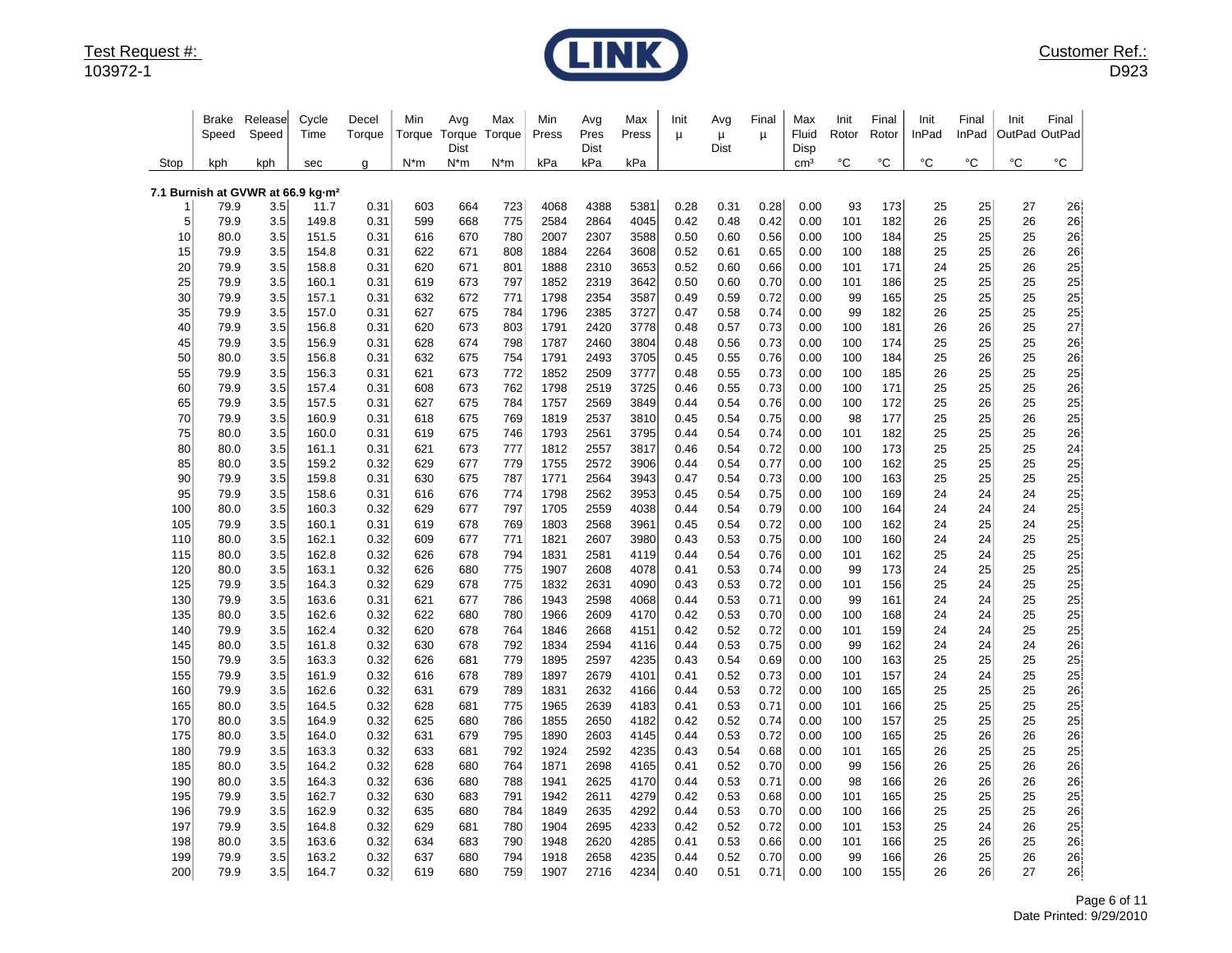

| Stop           | Brake<br>Speed<br>kph | Release<br>Speed<br>kph | Cycle<br>Time<br>sec                                                            | Decel<br>Torque<br>q | Min<br>Torque<br>$N*m$ | Avg<br>Torque<br>Dist<br>$N^*m$ | Max<br>Torque<br>$N^*m$ | Min<br>Press<br>kPa | Avg<br>Pres<br><b>Dist</b><br>kPa | Max<br>Press<br>kPa | Init<br>μ | Avg<br>μ<br>Dist | Final<br>μ | Max<br>Fluid<br>Disp<br>cm <sup>3</sup> | Init<br>Rotor<br>°C | Final<br>Rotor<br>$^{\circ}$ C | Init<br><b>InPad</b><br>$^{\circ}C$ | Final<br><b>InPad</b><br>$^{\circ}C$ | Init<br>OutPad OutPad<br>°C | Final<br>$^{\circ}$ C                       |
|----------------|-----------------------|-------------------------|---------------------------------------------------------------------------------|----------------------|------------------------|---------------------------------|-------------------------|---------------------|-----------------------------------|---------------------|-----------|------------------|------------|-----------------------------------------|---------------------|--------------------------------|-------------------------------------|--------------------------------------|-----------------------------|---------------------------------------------|
|                |                       |                         |                                                                                 |                      |                        |                                 |                         |                     |                                   |                     |           |                  |            |                                         |                     |                                |                                     |                                      |                             |                                             |
|                |                       |                         | 7.4 (1) 3 500 kPa Adhesion Utilization Ramps at GVWR at 67.4 kg m <sup>2</sup>  |                      |                        |                                 |                         |                     |                                   |                     |           |                  |            |                                         |                     |                                |                                     |                                      |                             |                                             |
|                | 50.0                  | 37.7                    | 339.1                                                                           | 0.19                 | 220                    | 408                             | 641                     | 1556                | 2552                              | 3617                | 0.30      | 0.32             | 0.36       | 0.00                                    | 64                  | 71                             | 25                                  | 24                                   | 26                          | $25\,$                                      |
| 2              | 49.8                  | 35.9                    | 46.2                                                                            | 0.23                 | 239                    | 469                             | 785                     | 1554                | 2531                              | 3588                | 0.32      | 0.37             | 0.44       | 0.00                                    | 100                 | 105                            | 25                                  | 25                                   | 25                          | $\begin{array}{c}\n 26 \\ 25\n \end{array}$ |
| $\mathbf{3}$   | 50.0                  | 35.8                    | 38.6                                                                            | 0.23                 | 257                    | 477                             | 782                     | 1566                | 2518                              | 3582                | 0.34      | 0.38             | 0.43       | 0.00                                    | 100                 | 103                            | 26                                  | 25                                   | 26                          |                                             |
|                |                       |                         | 7.4 (2) 12 000 kPa Adhesion Utilization Ramps at GVWR at 67.0 kg·m <sup>2</sup> |                      |                        |                                 |                         |                     |                                   |                     |           |                  |            |                                         |                     |                                |                                     |                                      |                             |                                             |
|                | 99.9                  | 47.3                    | 206.1                                                                           | 0.86                 | 966                    | 1739                            | 2673                    | 5040                | 8305                              | 12353               | 0.39      | 0.41             | 0.44       | 0.00                                    | 65                  | 130                            | 26                                  | 25                                   | 24                          | 25                                          |
| 2              | 99.9                  | 48.7                    | 133.3                                                                           | 0.83                 | 968                    | 1699                            | 2407                    | 5086                | 8339                              | 12389               | 0.39      | 0.40             | 0.38       | 0.00                                    | 100                 | 154                            | 25                                  | 26                                   | 25                          | 26                                          |
| $\mathbf{3}$   | 99.9                  | 50.2                    | 204.7                                                                           | 0.81                 | 892                    | 1671                            | 2337                    | 5037                | 8301                              | 12306               | 0.36      | 0.39             | 0.37       | 0.00                                    | 99                  | 156                            | 25                                  | 26                                   | 26                          | 26                                          |
|                |                       |                         | 7.5 Cold Effectiveness at GVWR at 54.8 kg-m2                                    |                      |                        |                                 |                         |                     |                                   |                     |           |                  |            |                                         |                     |                                |                                     |                                      |                             |                                             |
|                | 99.9                  | 3.5                     | 210.3                                                                           | 0.97                 | 1572                   | 1703                            | 1857                    | 5422                | 7567                              | 9861                | 0.40      | 0.45             | 0.59       | 0.00                                    | 97                  | 191                            | 25                                  | 25                                   | 26                          | 25 <sup>1</sup>                             |
| $\overline{2}$ | 99.9                  | 3.5                     | 217.0                                                                           | 0.98                 | 1596                   | 1715                            | 1821                    | 5387                | 7676                              | 9842                | 0.39      | 0.45             | 0.60       | 0.00                                    | 99                  | 197                            | 27                                  | 26                                   | 26                          | 26                                          |
| 3              | 100.0                 | 3.5                     | 213.4                                                                           | 0.97                 | 1607                   | 1708                            | 1788                    | 5449                | 7667                              | 9682                | 0.38      | 0.45             | 0.60       | 0.00                                    | 97                  | 195                            | 26                                  | 25                                   | 26                          | 26                                          |
| 4              | 99.9                  | 3.5                     | 219.3                                                                           | 0.97                 | 1591                   | 1714                            | 1810                    | 5360                | 7620                              | 9724                | 0.38      | 0.45             | 0.61       | 0.00                                    | 98                  | 197                            | 25                                  | 25                                   | 25                          | 26                                          |
| 5              | 99.9                  | 3.5                     | 220.9                                                                           | 0.98                 | 1579                   | 1715                            | 1818                    | 5271                | 7559                              | 9623                | 0.38      | 0.46             | 0.62       | 0.00                                    | 98                  | 196                            | 25                                  | 25                                   | 25                          | 26                                          |
| 6              | 99.9                  | 3.5                     | 219.1                                                                           | 0.98                 | 1588                   | 1714                            | 1808                    | 5272                | 7551                              | 9628                | 0.39      | 0.46             | 0.62       | 0.00                                    | 97                  | 195                            | 25                                  | 26                                   | 26                          | 25                                          |
|                |                       |                         | 7.6 High Speed Effectiveness at GVWR at 54.7 kg-m2                              |                      |                        |                                 |                         |                     |                                   |                     |           |                  |            |                                         |                     |                                |                                     |                                      |                             |                                             |
|                | 143.9                 | 3.5                     | 197.4                                                                           | 0.79                 | 1228                   | 1359                            | 1514                    | 7805                | 8992                              | 10329               | 0.37      | 0.31             | 0.30       | 0.00                                    | 102                 | 287                            | 26                                  | 26                                   | 28                          | 28                                          |
| 2              | 143.9                 | 3.5                     | 356.5                                                                           | 0.80                 | 1227                   | 1374                            | 1525                    | 8212                | 8930                              | 9502                | 0.34      | 0.31             | 0.30       | 0.00                                    | 98                  | 282                            | 26                                  | 26                                   | 26                          | 27                                          |
| 3              | 143.9                 | 3.5                     | 341.9                                                                           | 0.80                 | 1228                   | 1379                            | 1539                    | 9014                | 9611                              | 10348               | 0.32      | 0.29             | 0.27       | 0.00                                    | 101                 | 283                            | 26                                  | 26                                   | 27                          | $27\,$                                      |
| 4              | 143.9                 | 3.5                     | 339.3                                                                           | 0.79                 | 1220                   | 1363                            | 1536                    | 9463                | 10086                             | 10640               | 0.30      | 0.27             | 0.26       | 0.00                                    | 100                 | 286                            | 27                                  | 26                                   | 27                          | 28<br>28<br>28                              |
| 5              | 143.9                 | 3.5                     | 329.3                                                                           | 0.77                 | 1227                   | 1336                            | 1510                    | 9702                | 10299                             | 10623               | 0.29      | 0.26             | 0.25       | 0.00                                    | 100                 | 288                            | 26                                  | 26                                   | 28                          |                                             |
| 6              | 143.9                 | 3.5                     | 334.2                                                                           | 0.76                 | 1188                   | 1313                            | 1493                    | 9817                | 10398                             | 10614               | 0.28      | 0.26             | 0.24       | 0.00                                    | 101                 | 289                            | 27                                  | 26                                   | 27                          |                                             |
|                |                       |                         | 7.5 Cold Effectiveness at LLVW at 52.2 kg-m <sup>2</sup>                        |                      |                        |                                 |                         |                     |                                   |                     |           |                  |            |                                         |                     |                                |                                     |                                      |                             |                                             |
|                | 99.9                  | 3.5                     | 231.3                                                                           | 0.96                 | 1531                   | 1587                            | 1652                    | 5169                | 7567                              | 9114                | 0.36      | 0.42             | 0.60       | 0.00                                    | 99                  | 197                            | 27                                  | 27                                   | 28                          | 28                                          |
| 2              | 99.9                  | 3.5                     | 215.3                                                                           | 0.96                 | 1528                   | 1581                            | 1673                    | 5094                | 7407                              | 8969                | 0.38      | 0.43             | 0.61       | 0.00                                    | 101                 | 198                            | 28                                  | 27                                   | 28                          | 27                                          |
| 3              | 99.9                  | 3.5                     | 223.5                                                                           | 0.96                 | 1532                   | 1588                            | 1653                    | 5058                | 7301                              | 8921                | 0.37      | 0.44             | 0.62       | 0.00                                    | 100                 | 199                            | 27                                  | 28                                   | 27                          | 28                                          |
| 4              | 99.9                  | 3.5                     | 221.3                                                                           | 0.96                 | 1518                   | 1592                            | 1656                    | 5006                | 7237                              | 8995                | 0.38      | 0.44             | 0.62       | 0.00                                    | 101                 | 196                            | 28                                  | 27                                   | 27                          | 27                                          |
| 5              | 100.0                 | 3.5                     | 216.7                                                                           | 0.96                 | 1531                   | 1598                            | 1667                    | 4976                | 7165                              | 9046                | 0.38      | 0.45             | 0.63       | 0.00                                    | 99                  | 195                            | 27                                  | 28                                   | 28                          | 27                                          |
| 6              | 99.9                  | 3.5                     | 215.5                                                                           | 0.96                 | 1530                   | 1595                            | 1669                    | 4946                | 7113                              | 8913                | 0.39      | 0.45             | 0.63       | 0.00                                    | 100                 | 197                            | 28                                  | 28                                   | 27                          | 27                                          |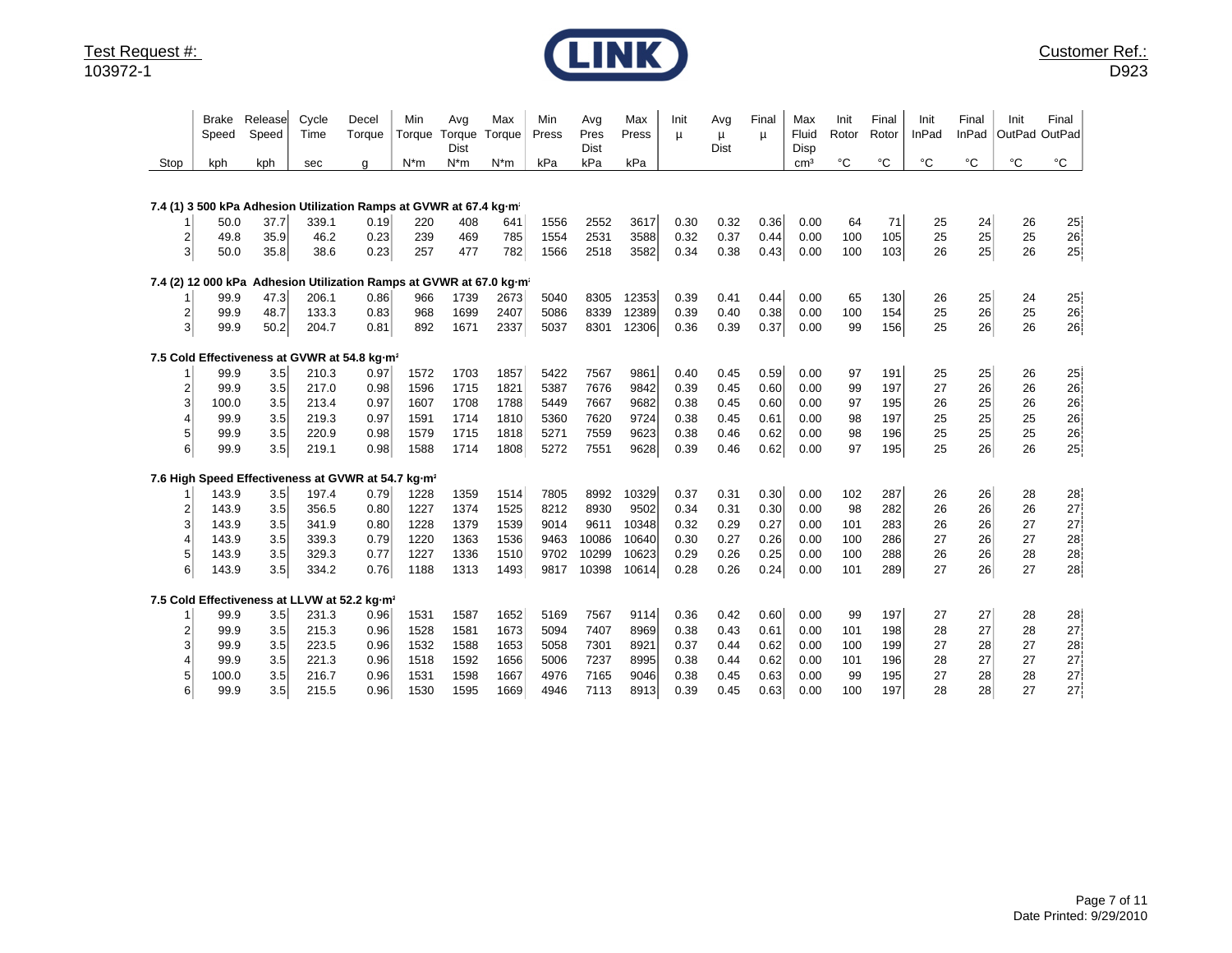

|                | Brake<br>Speed                                                       | Release<br>Speed | Cycle<br>Time | Decel<br>Torque | Min<br>Torque                             | Avg<br>Torque<br>Dist | Max<br>Torque | Min<br>Press | Avg<br>Pres<br>Dist | Max<br>Press | Init<br>μ | Avg<br>μ<br><b>Dist</b> | Final<br>μ | Max<br>Fluid<br>Disp | Init<br>Rotor | Final<br>Rotor | Init<br>InPad | Final<br>InPad | Init<br>OutPad | Final<br>OutPad   |
|----------------|----------------------------------------------------------------------|------------------|---------------|-----------------|-------------------------------------------|-----------------------|---------------|--------------|---------------------|--------------|-----------|-------------------------|------------|----------------------|---------------|----------------|---------------|----------------|----------------|-------------------|
| Stop           | kph                                                                  | kph              | sec           | q               | N*m                                       | $N^*m$                | N*m           | kPa          | kPa                 | kPa          |           |                         |            | cm <sup>3</sup>      | °C            | °C             | $^{\circ}C$   | °C             | °C             | $^{\circ}{\rm C}$ |
|                | 7.6 High Speed Effectiveness at LLVW at 52.1 kg-m <sup>2</sup>       |                  |               |                 |                                           |                       |               |              |                     |              |           |                         |            |                      |               |                |               |                |                |                   |
|                | 143.9                                                                | 3.5              | 202.9         | 0.79            | 1202                                      | 1288                  | 1497          | 7469         | 8610                | 10017        | 0.36      | 0.30                    | 0.28       | 0.00                 | 101           | 281            | 28            | 28             | 28             | 28                |
| 2              | 143.9                                                                | 3.5              | 339.3         | 0.80            | 1179                                      | 1309                  | 1479          | 8248         | 8910                | 9834         | 0.33      | 0.30                    | 0.28       | 0.00                 | 101           | 284            | 28            | 29             | 30             | 29                |
| 3              | 143.9                                                                | 3.5              | 332.6         | 0.80            | 1202                                      | 1312                  | 1476          | 8684         | 9312                | 10186        | 0.31      | 0.29                    | 0.28       | 0.00                 | 100           | 294            | 28            | 28             | 28             | 28                |
| 4              | 143.9                                                                | 3.5              | 336.7         | 0.80            | 1203                                      | 1309                  | 1475          | 9149         | 9825                | 10626        | 0.29      | 0.27                    | 0.27       | 0.00                 | 99            | 292            | 28            | 28             | 28             | 28                |
| 5              | 143.9                                                                | 3.5              | 345.8         | 0.79            | 1236                                      | 1297                  | 1467          | 9291         | 10050               | 10627        | 0.29      | 0.26                    | 0.27       | 0.00                 | 100           | 293            | 28            | 28             | 29             | ${\bf 29}$        |
| 6              | 144.0                                                                | 3.5              | 335.4         | 0.78            | 1194                                      | 1281                  | 1455          | 9575         | 10209               | 10627        | 0.29      | 0.25                    | 0.26       | 0.00                 | 99            | 295            | 28            | 28             | 28             | 29                |
|                | 7.8 Failed Anti-Lock System at LLVW at 56.8 kg m <sup>2</sup>        |                  |               |                 |                                           |                       |               |              |                     |              |           |                         |            |                      |               |                |               |                |                |                   |
|                | 99.9                                                                 | 3.5              | 355.9         | 0.64            | 1065                                      | 1146                  | 1297          | 4007         | 6361                | 7923         | 0.31      | 0.36                    | 0.56       | 0.00                 | 101           | 228            | 29            | 29             | 29             | 29                |
| 2              | 99.9                                                                 | 3.5              | 233.5         | 0.63            | 1085                                      | 1133                  | 1239          | 3848         | 5913                | 7437         | 0.35      | 0.39                    | 0.59       | 0.00                 | 100           | 213            | 29            | 29             | 29             | 29                |
| 3              | 99.9                                                                 | 3.5              | 234.8         | 0.63            | 1059                                      | 1120                  | 1214          | 3710         | 5676                | 6836         | 0.37      | 0.40                    | 0.60       | 0.00                 | 100           | 213            | 29            | 29             | 29             | 29                |
| 4              | 99.9                                                                 | 3.5              | 234.4         | 0.63            | 1088                                      | 1124                  | 1195          | 3457         | 5368                | 6577         | 0.38      | 0.42                    | 0.65       | 0.00                 | 100           | 202            | 29            | 29             | 29             | 29                |
| 5              | 99.9                                                                 | 3.5              | 232.6         | 0.63            | 1089                                      | 1134                  | 1203          | 3314         | 5114                | 6612         | 0.39      | 0.45                    | 0.67       | 0.00                 | 100           | 203            | 29            | 29             | 29             | 28                |
| 6              | 99.9                                                                 | 3.5              | 231.1         | 0.63            | 1077                                      | 1140                  | 1189          | 3221         | 4897                | 6622         | 0.40      | 0.47                    | 0.70       | 0.00                 | 100           | 201            | 29            | 29             | 29             | 28                |
|                | 7.10 Hydraulic Circuit Failure at LLVW                               |                  |               |                 | Diagonal Split at 112.4 kg-m <sup>2</sup> |                       |               |              |                     |              |           |                         |            |                      |               |                |               |                |                |                   |
|                | 99.9                                                                 | 3.5              | 228.0         | 0.44            | 1478                                      | 1581                  | 1757          | 8068         | 9307                | 10612        | 0.40      | 0.34                    | 0.31       | 0.00                 | 101           | 291            | 29            | 28             | 29             | 29                |
| 2              | 99.9                                                                 | 3.5              | 362.4         | 0.45            | 1504                                      | 1627                  | 1745          | 9035         | 9611                | 10242        | 0.36      | 0.34                    | 0.33       | 0.00                 | 101           | 296            | 29            | 29             | 29             | 29                |
| 3              | 99.9                                                                 | 3.5              | 368.6         | 0.45            | 1499                                      | 1614                  | 1743          | 9560         | 10062               | 10644        | 0.34      | 0.32                    | 0.31       | 0.00                 | 100           | 295            | 29            | 29             | 30             | 30                |
| $\overline{4}$ | 99.9                                                                 | 3.5              | 368.7         | 0.43            | 1463                                      | 1565                  | 1716          | 9856         | 10363               | 10662        | 0.33      | 0.31                    | 0.30       | 0.00                 | 101           | 294            | 29            | 29             | 29             | 29                |
|                | 7.10 Hydraulic Circuit Failure at GVWR Diagonal Split at 132.3 kg·m- |                  |               |                 |                                           |                       |               |              |                     |              |           |                         |            |                      |               |                |               |                |                |                   |
|                | 99.9                                                                 | 3.5              | 374.3         | 0.33            | 1266                                      | 1419                  | 1666          | 10270        | 10514               | 10668        | 0.32      | 0.27                    | 0.24       | 0.00                 | 100           | 323            | 29            | 29             | 29             | 29                |
| $\overline{2}$ | 99.9                                                                 | 3.5              | 403.2         | 0.32            | 1260                                      | 1406                  | 1633          | 10252        | 10515               | 10670        | 0.31      | 0.27                    | 0.24       | 0.00                 | 100           | 322            | 29            | 29             | 31             | 29                |
| 3              | 99.9                                                                 | 3.5              | 407.1         | 0.32            | 1244                                      | 1382                  | 1599          | 10246        | 10516               | 10686        | 0.30      | 0.27                    | 0.24       | 0.00                 | 99            | 320            | 28            | 29             | 29             | 29                |
| 4              | 99.9                                                                 | 3.5              | 410.2         | 0.32            | 1218                                      | 1372                  | 1586          | 10260        | 10517               | 10656        | 0.31      | 0.26                    | 0.24       | 0.00                 | 100           | 317            | 29            | 29             | 29             | 29                |
|                | 7.8 Failed Anti-Lock System at GVWR                                  |                  |               |                 | at 66.9 kg-m <sup>2</sup>                 |                       |               |              |                     |              |           |                         |            |                      |               |                |               |                |                |                   |
|                | 99.9                                                                 | 3.5              | 407.7         | 0.63            | 1184                                      | 1322                  | 1563          | 5203         | 7825                | 9047         | 0.31      | 0.34                    | 0.52       | 0.00                 | 100           | 226            | 29            | 28             | 28             | 29                |
| 2              | 99.9                                                                 | 3.5              | 266.7         | 0.63            | 1214                                      | 1320                  | 1549          | 4924         | 7284                | 8581         | 0.33      | 0.37                    | 0.54       | 0.00                 | 99            | 228            | 29            | 29             | 28             | 29                |
| 3              | 99.9                                                                 | 3.5              | 268.7         | 0.62            | 1257                                      | 1319                  | 1409          | 4638         | 6918                | 8030         | 0.36      | 0.39                    | 0.57       | 0.00                 | 100           | 226            | 29            | 29             | 29             | 29                |
| 4              | 99.9                                                                 | 3.5              | 272.6         | 0.62            | 1261                                      | 1326                  | 1407          | 4450         | 6499                | 7934         | 0.37      | 0.41                    | 0.58       | 0.00                 | 101           | 226            | 29            | 29             | 30             | 29                |
| 5              | 99.9                                                                 | 3.5              | 271.6         | 0.62            | 1261                                      | 1334                  | 1437          | 4340         | 6235                | 8153         | 0.37      | 0.43                    | 0.60       | 0.00                 | 100           | 225            | 29            | 28             | 29             | 28                |
| 6              | 99.9                                                                 | 3.5              | 272.7         | 0.62            | 1252                                      | 1335                  | 1458          | 4151         | 6015                | 7703         | 0.39      | 0.45                    | 0.63       | 0.00                 | 101           | 225            | 29            | 29             | 30             | 29                |
|                | 7.11 Failed Power-Brake Unit at GVWR at 66.7 kg-m <sup>2</sup>       |                  |               |                 |                                           |                       |               |              |                     |              |           |                         |            |                      |               |                |               |                |                |                   |
|                | 99.9                                                                 | 1.2              | 11.3          | 0.31            | 453                                       | 612                   | 901           | 3063         | 3240                | 3364         | 0.31      | 0.39                    | 0.49       | 0.00                 | 64            | 191            | 28            | 28             | 27             | 29                |
| 2              | 99.9                                                                 | 1.2              | 164.7         | 0.35            | 550                                       | 705                   | 904           | 3062         | 3237                | 3331         | 0.36      | 0.44                    | 0.46       | 0.00                 | 101           | 191            | 28            | 29             | 28             | 29                |
| 3              | 99.9                                                                 | 1.2              | 250.0         | 0.36            | 552                                       | 703                   | 1025          | 3058         | 3239                | 3331         | 0.37      | 0.44                    | 0.55       | 0.00                 | 100           | 226            | 27            | 27             | 27             | 28                |
|                | 99.9                                                                 | 1.2              | 254.0         | 0.38            | 555                                       | 746                   | 1085          | 3071         | 3239                | 3339         | 0.37      | 0.47                    | 0.57       | 0.00                 | 101           | 195            | 27            | 26             | 27             | 27                |
| 5              | 99.9                                                                 | 1.2              | 261.0         | 0.38            | 565                                       | 747                   | 1102          | 3067         | 3239                | 3343         | 0.38      | 0.47                    | 0.58       | 0.00                 | 102           | 222            | 26            | 25             | 26             | 27                |
| 6              | 99.9                                                                 | 1.2              | 258.5         | 0.39            | 573                                       | 767                   | 1093          | 3074         | 3240                | 3336         | 0.38      | 0.48                    | 0.62       | 0.00                 | 100           | 198            | 27            | 26             | 27             | 26                |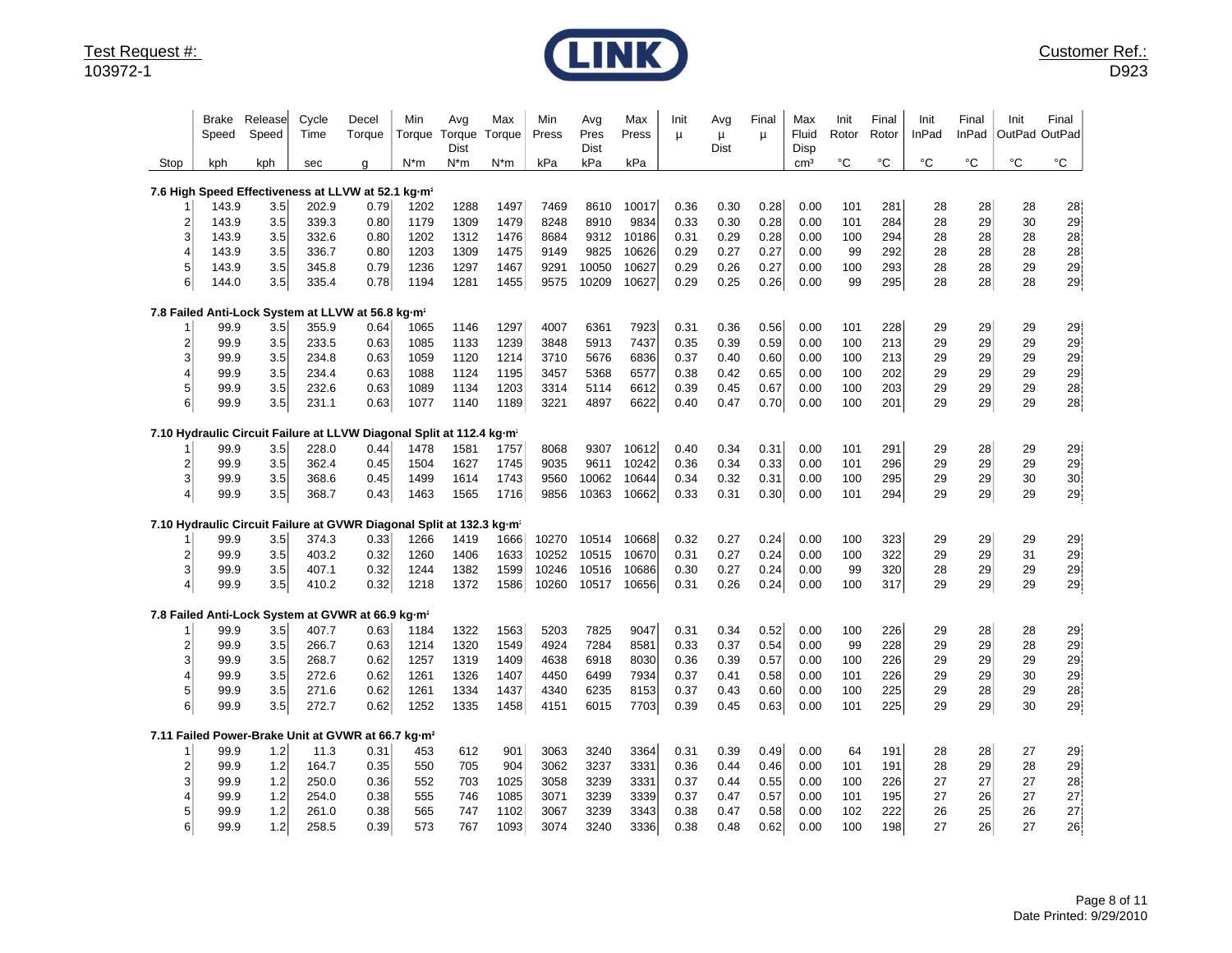

| Stop           | Brake<br>Speed<br>kph | Release<br>Speed<br>kph | Cycle<br>Time<br>sec                                    | Decel<br>Torque<br>g                                        | Min<br>Torque<br>$N*m$ | Avg<br>Torque<br>Dist<br>$N^*m$ | Max<br>Torque<br>$N^*m$ | Min<br>Press<br>kPa | Avg<br>Pres<br><b>Dist</b><br>kPa | Max<br>Press<br>kPa | Init<br>μ | Avg<br>$\mu$<br>Dist | Final<br>п | Max<br>Fluid<br>Disp<br>cm <sup>3</sup> | Init<br>Rotor<br>°C | Final<br>Rotor<br>°C | Init<br><b>InPad</b><br>$^{\circ}C$ | Final<br>InPad<br>$^{\circ}C$ | Init<br>OutPad<br>°C | Final<br>OutPad<br>°C |
|----------------|-----------------------|-------------------------|---------------------------------------------------------|-------------------------------------------------------------|------------------------|---------------------------------|-------------------------|---------------------|-----------------------------------|---------------------|-----------|----------------------|------------|-----------------------------------------|---------------------|----------------------|-------------------------------------|-------------------------------|----------------------|-----------------------|
|                |                       |                         | 7.13 Heating Snubs at GVWR at 66.9 kg·m <sup>2</sup>    |                                                             |                        |                                 |                         |                     |                                   |                     |           |                      |            |                                         |                     |                      |                                     |                               |                      |                       |
|                | 120.0                 | 60.5                    | 581.0                                                   | 0.31                                                        | 604                    | 672                             | 772                     | 3101                | 3553                              | 4940                | 0.33      | 0.38                 | 0.39       | 0.00                                    | 57                  | 211                  | 25                                  | 27                            | 26                   | 26                    |
| 2              | 119.9                 | 60.5                    | 44.9                                                    | 0.31                                                        | 567                    | 653                             | 819                     | 3003                | 3628                              | 4498                | 0.42      | 0.37                 | 0.34       | 0.00                                    | 141                 | 233                  | 26                                  | 27                            | 28                   | 26                    |
| 3              | 119.9                 | 60.5                    | 44.9                                                    | 0.30                                                        | 573                    | 646                             | 765                     | 3338                | 3815                              | 4392                | 0.40      | 0.35                 | 0.30       | 0.00                                    | 200                 | 313                  | 28                                  | 28                            | 29                   | 28                    |
| 4              | 119.9                 | 60.5                    | 44.9                                                    | 0.30                                                        | 590                    | 641                             | 751                     | 3666                | 4190                              | 4881                | 0.36      | 0.31                 | 0.26       | 0.00                                    | 247                 | 361                  | 29                                  | 29                            | 30                   | 29                    |
|                | 120.0                 | 60.5                    | 44.9                                                    | 0.30                                                        | 576                    | 637                             | 724                     | 3903                | 4520                              | 5349                | 0.34      | 0.29                 | 0.25       | 0.00                                    | 280                 | 393                  | 29                                  | 30                            | 31                   | 31                    |
| 6              | 119.9                 | 60.5                    | 44.9                                                    | 0.30                                                        | 585                    | 633                             | 742                     | 4037                | 4776                              | 5699                | 0.32      | 0.27                 | 0.23       | 0.00                                    | 314                 | 422                  | 32                                  | 30                            | 35                   | 35                    |
| 7              | 120.0                 | 60.5                    | 44.9                                                    | 0.30                                                        | 565                    | 630                             | 736                     | 4274                | 5061                              | 6062                | 0.31      | 0.25                 | 0.22       | 0.00                                    | 336                 | 434                  | 35                                  | 35                            | 35                   | 36                    |
| 8              | 119.9                 | 60.5                    | 44.9                                                    | 0.29                                                        | 565                    | 627                             | 716                     | 4422                | 5302                              | 6393                | 0.29      | 0.24                 | 0.20       | 0.00                                    | 350                 | 450                  | 37                                  | 37                            | 36                   | 37                    |
| 9              | 119.9                 | 60.5                    | 44.9                                                    | 0.29                                                        | 541                    | 627                             | 736                     | 4594                | 5446                              | 6698                | 0.29      | 0.23                 | 0.20       | 0.00                                    | 365                 | 460                  | 37                                  | 37                            | 36                   | 36                    |
| 10             | 119.9                 | 60.5                    | 44.9                                                    | 0.29                                                        | 541                    | 625                             | 715                     | 4693                | 5557                              | 6951                | 0.27      | 0.23                 | 0.19       | 0.00                                    | 372                 | 469                  | 37                                  | 37                            | 37                   | 37                    |
| 11             | 120.0                 | 60.5                    | 44.9                                                    | 0.29                                                        | 570                    | 624                             | 743                     | 4785                | 5631                              | 7299                | 0.28      | 0.23                 | 0.19       | 0.00                                    | 383                 | 478                  | 37                                  | 37                            | 37                   | 38                    |
| 12             | 119.9                 | 60.5                    | 44.9                                                    | 0.29                                                        | 570                    | 621                             | 701                     | 4852                | 5662                              | 7548                | 0.27      | 0.22                 | 0.16       | 0.00                                    | 388                 | 483                  | 37                                  | 37                            | 37                   | 37                    |
| 13             | 119.9                 | 60.5                    | 45.0                                                    | 0.29                                                        | 556                    | 625                             | 714                     | 4891                | 5577                              | 7348                | 0.26      | 0.23                 | 0.17       | 0.00                                    | 394                 | 492                  | 39                                  | 38                            | 38                   | 38                    |
| 14             | 119.9                 | 60.5                    | 44.9                                                    | 0.29                                                        | 557                    | 625                             | 712                     | 4885                | 5581                              | 7242                | 0.26      | 0.23                 | 0.17       | 0.00                                    | 397                 | 500                  | 37<br>38                            | 38<br>38                      | 38<br>38             | 38                    |
| 15             | 119.9                 | 60.5                    | 44.9                                                    | 0.29                                                        | 558                    | 629                             | 741                     | 4962                | 5552                              | 7038                | 0.27      | 0.23                 | 0.17       | 0.00                                    | 403                 | 504                  |                                     |                               |                      | 38                    |
|                |                       |                         | 7.14-1 First Hot Stop at GVWR at 54.9 kg-m <sup>2</sup> |                                                             |                        |                                 |                         |                     |                                   |                     |           |                      |            |                                         |                     |                      |                                     |                               |                      |                       |
| 1 <sub>1</sub> | 99.9                  | 3.5                     | 27.2                                                    | 0.38                                                        | 516                    | 719                             | 940                     | 7244                | 7491                              | 7665                | 0.25      | 0.20                 | 0.18       | 0.00                                    | 447                 | 516                  | 38                                  | 37                            | 38                   | 38                    |
|                |                       |                         |                                                         | 7.14-2 Second Hot Stop at GVWR at 55.1 kg-m <sup>2</sup>    |                        |                                 |                         |                     |                                   |                     |           |                      |            |                                         |                     |                      |                                     |                               |                      |                       |
| 11             | 99.9                  | 3.5                     | 28.3                                                    | 0.54                                                        | 733                    | 1032                            | 1293                    | 10205               | 10496                             | 10694               | 0.24      | 0.20                 | 0.15       | 0.00                                    | 460                 | 547                  | 38                                  | 37                            | 38                   | 38                    |
|                | 7.15 Brake Cooling    |                         |                                                         | Stops at GVWR at 66.8 kg-m <sup>2</sup>                     |                        |                                 |                         |                     |                                   |                     |           |                      |            |                                         |                     |                      |                                     |                               |                      |                       |
|                | 49.8                  | 3.5                     | 116.7                                                   | 0.31                                                        | 523                    | 668                             | 737                     | 3953                | 4317                              | 5080                | 0.29      | 0.31                 | 0.23       | 0.00                                    | 357                 | 381                  | 30                                  | 29                            | 37                   | $37\,$                |
| $\overline{2}$ | 49.8                  | 3.5                     | 115.9                                                   | 0.32                                                        | 614                    | 689                             | 774                     | 2514                | 3172                              | 4422                | 0.38      | 0.44                 | 0.48       | 0.00                                    | 269                 | 291                  | 28                                  | 29                            | 32                   | 32                    |
| 3              | 50.0                  | 3.5                     | 115.9                                                   | 0.32                                                        | 642                    | 694                             | 777                     | 2158                | 2857                              | 4302                | 0.41      | 0.49                 | 0.62       | 0.00                                    | 211                 | 237                  | 28                                  | 28                            | 30                   | $30\,$                |
| 4              | 49.8                  | 3.5                     | 115.6                                                   | 0.32                                                        | 630                    | 698                             | 796                     | 1956                | 2699                              | 4287                | 0.43      | 0.53                 | 0.70       | 0.00                                    | 176                 | 200                  | 26                                  | 26                            | 29                   | 29                    |
|                |                       |                         |                                                         | 7.16 Recovery Performance at GVWR at 54.8 kg-m <sup>2</sup> |                        |                                 |                         |                     |                                   |                     |           |                      |            |                                         |                     |                      |                                     |                               |                      |                       |
|                | 99.9                  | 3.5                     | 62.4                                                    | 0.92                                                        | 1389                   | 1508                            | 1960                    | 7266                | 7451                              | 7584                | 0.40      | 0.41                 | 0.49       | 0.00                                    | 166                 | 255                  | 28                                  | 28                            | 29                   | 30                    |
| $\mathbf{2}$   | 99.8                  | 3.5                     | 24.5                                                    | 0.74                                                        | 1167                   | 1248                            | 1529                    | 7254                | 7460                              | 7620                | 0.35      | 0.34                 | 0.35       | 0.00                                    | 228                 | 315                  | 28                                  | 28                            | 31                   | 29                    |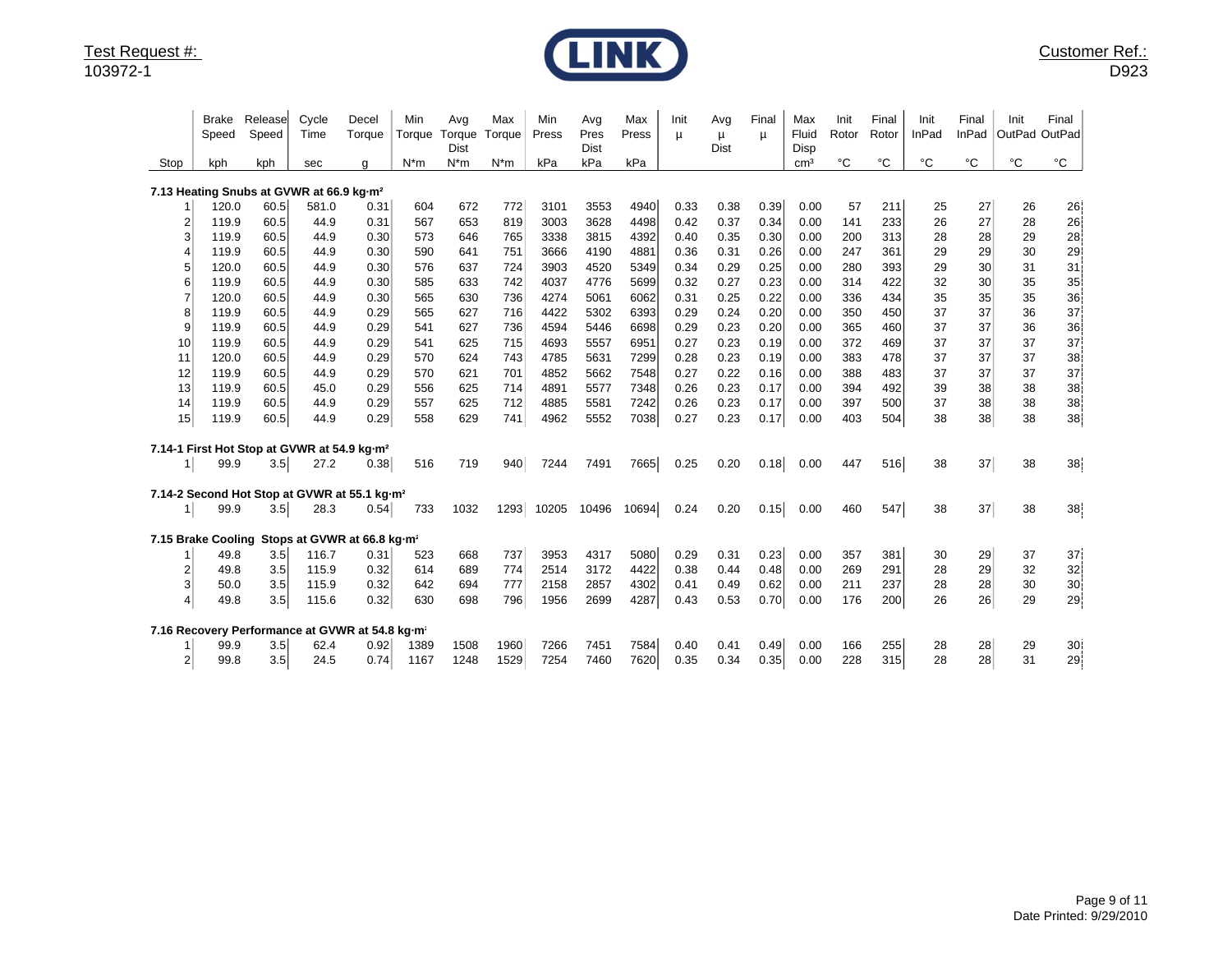Test Request #: 103972-1

**Initial**

**InitialFinal**

*Loss*

**Final**

*Loss*

10.9%Tangential Wear

1.7%

**Initial**

**Final**

*Loss*

**Initial**

**Final**

**12345678**

**Inboard Pad Thickness (mm)**

16.94 16.97 16.96 16.89 16.84 16.86 16.87 16.84

15.88 15.83 15.80 15.84 16.12 16.10 16.09 16.10

**1.06 1.14 1.16 1.05 0.72 0.76 0.78 0.74**

**12345678**

**Outboard Pad Thickness (mm)**

32.0% -7.0%

**0.88 0.86 0.86 0.80 0.51 0.56 0.54 0.59**

**12341234**

**Rotor Thickness (mm)**

**Inner Outer**

**0.04 0.04 0.03 0.04 0.05 0.04 0.04 0.04**

**Rotor Surface Finish, Ra (µm)**

25.05 25.04 25.04 25.04 25.04 25.03 25.04 25.03

25.01 25.00 25.01 25.00 24.99 24.99 25.00 24.99

0.62 0.64 0.60 0.62 1.24 1.04 0.97 0.79

0.75 0.92 1.22 0.73 2.20 1.84 1.99 2.20

\*Tangential Wear = $Avg(1,8) - Avg(4,5)$ 

16.89 16.89 16.95 16.92 16.87 16.91 16.85 16.83

Tangential Wear **Radial Wear** Cup Wear

16.01 16.03 16.09 16.12 16.36 16.35 16.31 16.24

35.3%Radial Wear



*Average* **Mass (gram)**

*16.90* 363.0

*15.97* 353.4

*0.93* **9.6**

*Average* **Mass (gram)**

Structural Integrity

Structural Integrity

*16.89* 364.1

*16.19* 355.8

*0.70* **8.3**

*Average* **Mass (gram)**

*25.04* 6,304.4

*25.00* 6,294.0

*0.04* **10.4**

0.79

-1.4%Cup Wear











| *Radial Wear<br>$=Avg(1,2,3,4) - Avg(5,6,7,8)$     | * reported as percentage of max                 |                             |                             |
|----------------------------------------------------|-------------------------------------------------|-----------------------------|-----------------------------|
| *Cup Wear<br>$=$ Avg $(1,8,4,5)$ - Avg $(2,3,7,6)$ | ** scale factor of 1 used for pad wear diagrams |                             |                             |
| <b>Test Description</b>                            |                                                 | Effective Radius            | 108.5 mm                    |
|                                                    | Rotor                                           | 43512-02111 Piston Diameter | 1 x 54.0 mm                 |
| 2007 TOYOTA COROLLA FRONT SAE\J2784                | <b>Primary Lining</b>                           | D923 Actual Inertia         | 66.9 kg m <sup>2</sup>      |
| <b>FMVSS 135</b>                                   | Secondary Lining                                | D923 Actual Wheel Load      | 707.6 kg                    |
|                                                    |                                                 | Rolling Radius              | 307.5 mm                    |
|                                                    |                                                 |                             | $\sim$ $\sim$ $\sim$ $\sim$ |